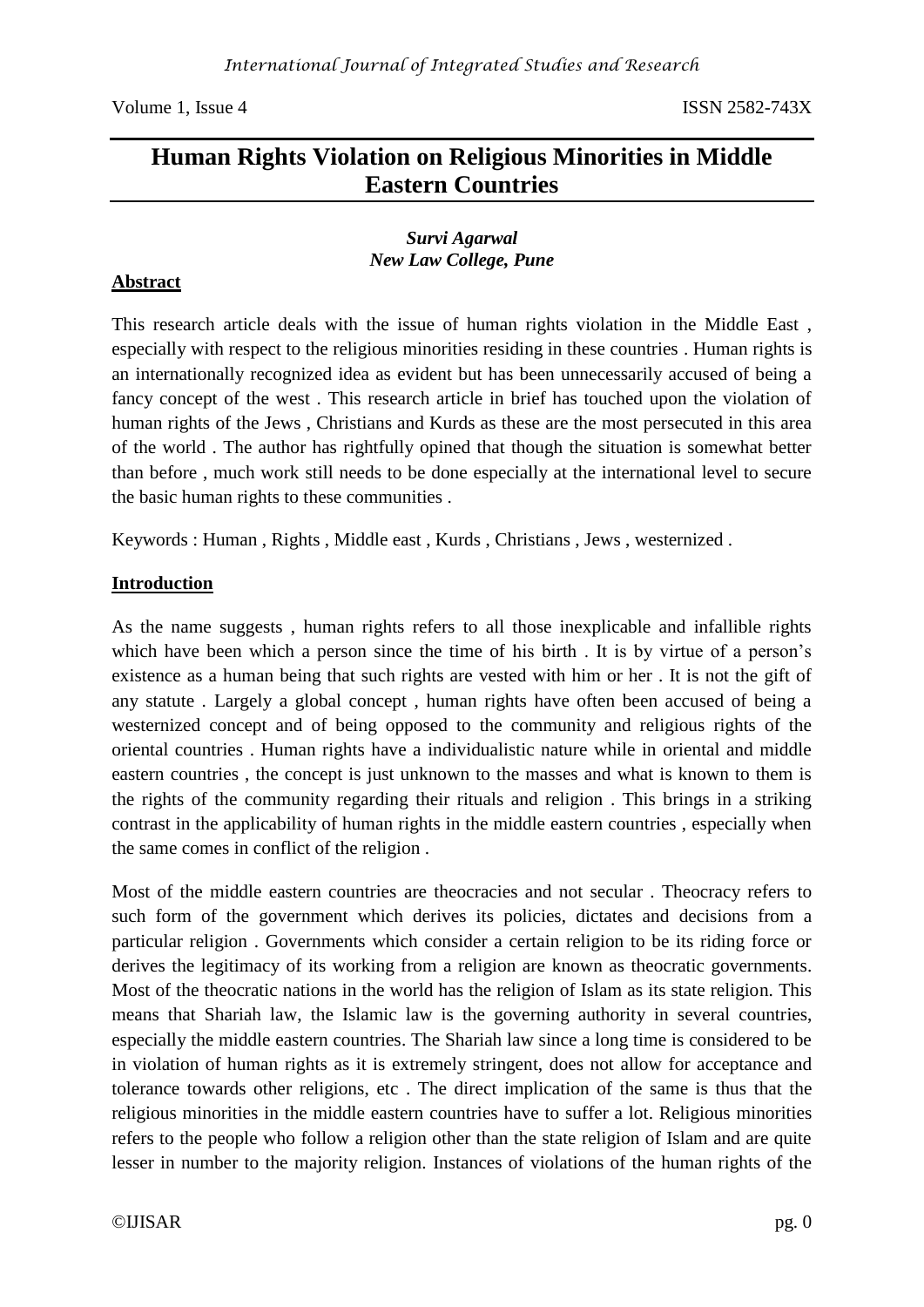minorities have been often recorded from this area of the world. Religious minorities like Christianity , Jews and Kurds have been the persecuted minorities in the middle eastern countries .

## **Minorities in Middle East**

The entire society in middle east is divided into two segments - one which comprises of muslims and the other which comprises of non - muslims . Non - Muslims are further classified into Dhimmi and non - believers . Dhimmi comprises of all the religious whose foundation is based upon revealed sacred texts like . Examples of such religions are Judaism , Christianity and Zorastarinism . However , this classification is not full proof and thus a much better classification has been made below  $<sup>1</sup>$ </sup>

1. All culture and religion groups which are ethnically and culturally Arabs but are not Sunni Muslims ( the majority in Middle East ) .

- 2. Christian denominations like Greek Orthodox , Copts , Greek Catholic , etc .
- 3. Other Islamic sects like Alawis , Shias , Druze .
- 4. Non Arabian Sunni Muslim groups like Kurds , Turkomans , etc .
- 5. Non Arabian and Non muslim groups like Jews , Armenians , Christian tribes , etc .

Such classifications are not straight jacket formula . Some of these cultural , religious or ethnic minorities are falling in two or more such categories . For example , Druze is a heterodox and ethnic minorities and the Israelis of Arabian are religious and ethnonational minorities .<sup>2</sup>

### **Human Rights Violation of Jews in Middle East**

The most discussed and severe of all human rights violations in the middle east is that of the followers of Judaism known as the Jews . Jews are the most persecuted community ever in the history of mankind . Israel is a jews majority country in the middle east which has been at loggerheads with the surrounding Islamic Nations . In the year 1948 , Israel came into existence after which mass scale immigration of Jews from other parts of the world to Israel was observed . Most of the Jews who came to Israel after its establishment were the ones who had been the victims of human rights violations after the Israel's Independence war . During and after the Independence war of Israel , anti - Jews riots had broken out in the middle eastern countries . A total of forty four Jews had been killed during rioting in Morocco ; in Cairo, the capital of Egypt , bomb attacks on Jewish property and businesses killed seventy Jews . Even in Aden which had a good number of Jews as the residents , a plethora of pogroms took place . In Libya , there had been large scale demolition and burning of

 1 PR Kumaraswamy , Problems of Studying Minorities in the Middle East , 2 TJIR 224 ( 2003 ) 224-226.  $<sup>2</sup>$  Ibid.</sup>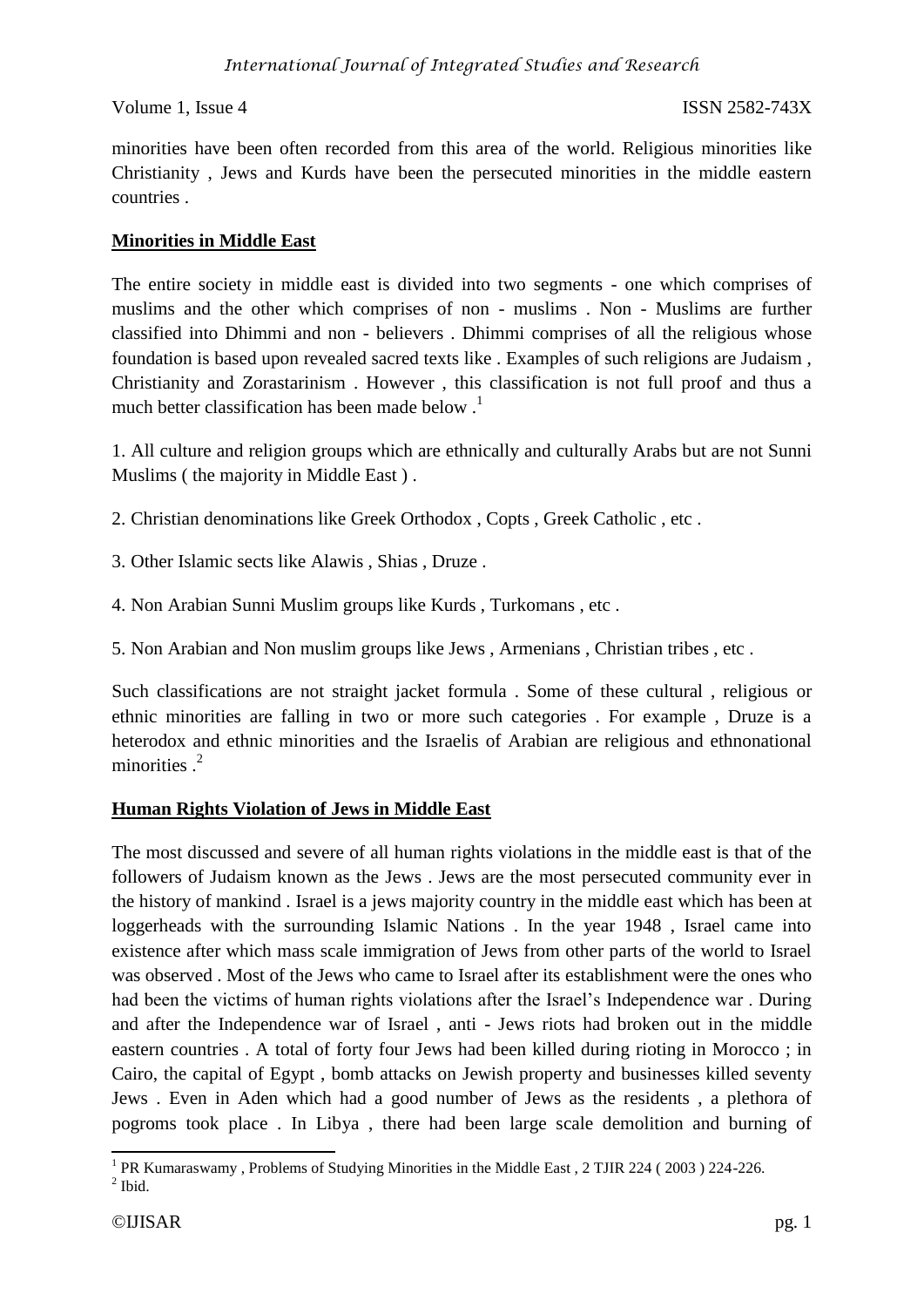synagogues , the religious place of Jews . The situation further deteriorated in the 1950swhen most of the middle east countries got independence from their colonial rulers . Laws opposing Jews were enacted in many of these countries . Such laws denied them even basic human rights like that of movement , health , etc .

It has been suggested openly by a number of Israeli politicians , jurists and other eminent personalities that the United Nations has never looked into this matter with much concern . However , it is also a reality that sometimes the human rights violations of the Jews in the middle east countries is without any backing from the concerned state government . In Morocco , King Hassan II ( 1929–1999 ) had retained an invitation for the Jews to return to the country . He provided requisite finances for the maintenance of synagogues and even provided for the building of homes of the Jews who had been exiled . As of today , only 5,000 Moroccan Jews remain out of the pre 1948 population which was earlier more than 250,000 . Critics of the emmigation of Jews say that the mass emigration of Jewish populations has been responsible for increasing the intensity of current Arab - Israeli conflict  $^3$ 

### **Human Rights violation of the Christians in Middle East**

During the previous century , Christians comprised of around twenty percent of the population in the middle east countries . However as of now , thi percentage has decreased to 3 to 4 percent . This is evidently because of the exodus of this community . The political changes in the Middle East coupled with the rise of violent ideologies has led to lower concern for the human rights of the Christian in the eyes of the governments of the Middle Eastern nations .<sup>4</sup> Christians have notably faced a lot of violence and expulsion in the middle east . Mob attacks on Christian , sexual exploitation of female Christians have been a matter of common occurrence in these nations , particularly Syria and Iraq . Christians have been given life threats and have also been unfairly taxed in order to force them to convert to Islam . The houses of many Christians have been illegally taken over by the majority sect people . Issues related to the citizenship of Christians living in the middle eastern countries , right to freedom of religion , etc have undoubtedly been in existence . It is nearly impossible for the Christians to get permission in these countries to openly practice their religion or build and acquire land , especially for building churches . They have been arbitrarily arrested and prosecuted for crimes without any sufficient evidence . The converse of it is that the crimes committed against the members of this community are either not reported or no conviction takes place . It is difficult for Christians to teach their children about their religion even in private schools .<sup>5</sup>

1

Netanel Lorch, "Human Rights Abuses of Jews in Arab Countries After the Six Day War" Encyclopedia.com ( January 25, 2021,12:00 am) https://www.encyclopedia.com/history/legal-and-politicalmagazines/human-rights-abuses-jews-arab-countries-after-six-day-war

<sup>&</sup>lt;sup>4</sup> Huma Haider, "The Persecution of Christians in the Middle East", K4D (January 25, 2021, 12:25 am) https://assets.publishing.service.gov.uk/media/59786a0040f0b65dcb00000a/042-Persecution-of-Christians-inthe-Middle-East.pdf

<sup>5</sup> Ibid.